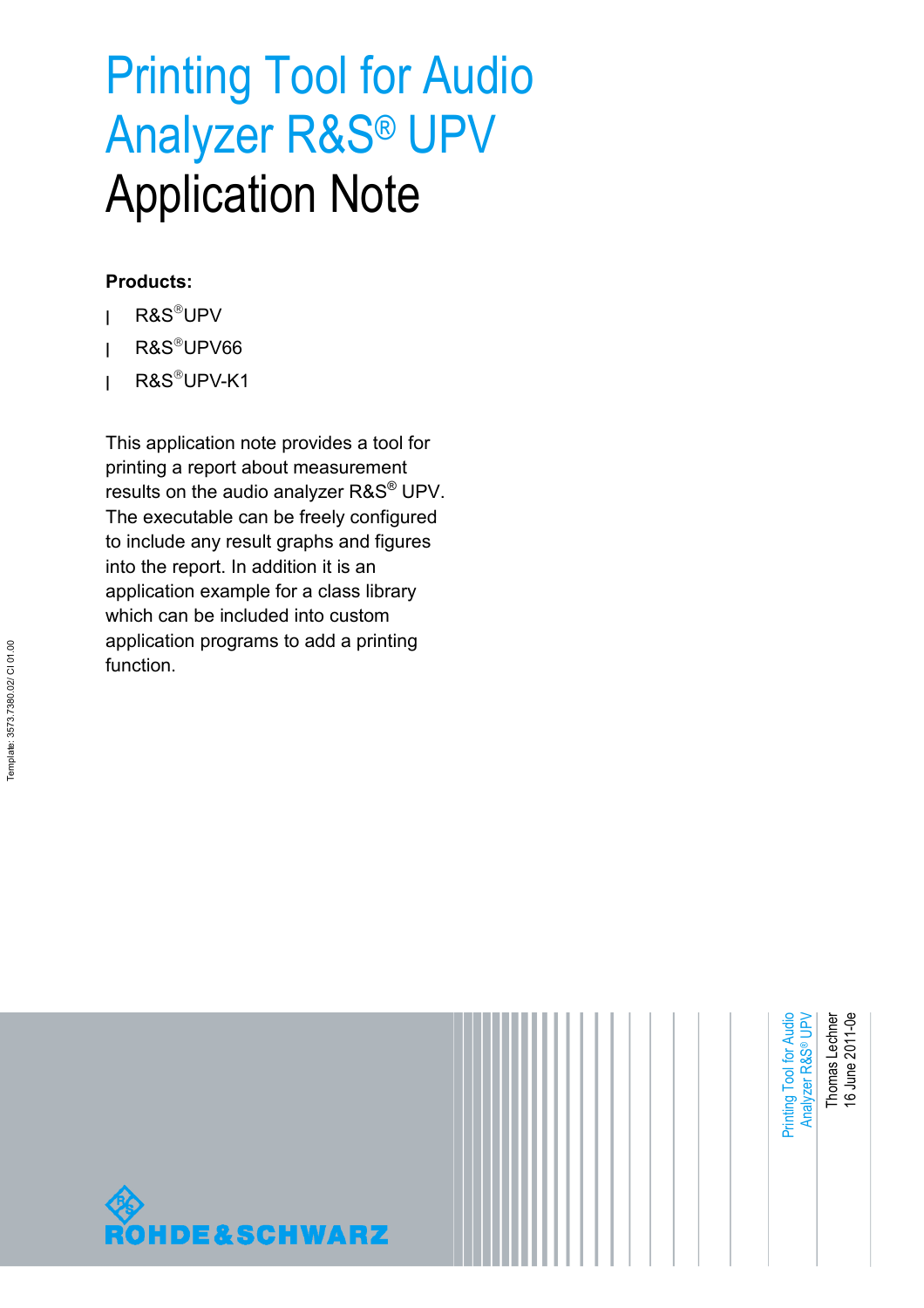## **Table of Contents**

| 1           |                                                         |
|-------------|---------------------------------------------------------|
| $\mathbf 2$ | Measurement Results on the Audio Analyzer R&S® UPV 5    |
| 2.1         |                                                         |
| 2.2         |                                                         |
| 2.2.1       |                                                         |
| 2.2.2       |                                                         |
| 2.2.3       |                                                         |
| 2.2.4       |                                                         |
| 2.2.4.1     |                                                         |
| 2.2.4.2     |                                                         |
| 2.2.4.3     |                                                         |
| 3           |                                                         |
| 3.1         |                                                         |
| 3.2         |                                                         |
| 3.3         |                                                         |
| 3.4         |                                                         |
| 3.5         |                                                         |
| 3.6         |                                                         |
| 4           |                                                         |
| 4.1         |                                                         |
| 4.2         |                                                         |
| 4.3         |                                                         |
| 4.4         |                                                         |
| 5           |                                                         |
| 5.1         |                                                         |
| 5.2         |                                                         |
| 5.3         |                                                         |
| 5.4         |                                                         |
| 6           | Integration of the Class Library into Other Application |
| 6.1         |                                                         |
| 6.2         |                                                         |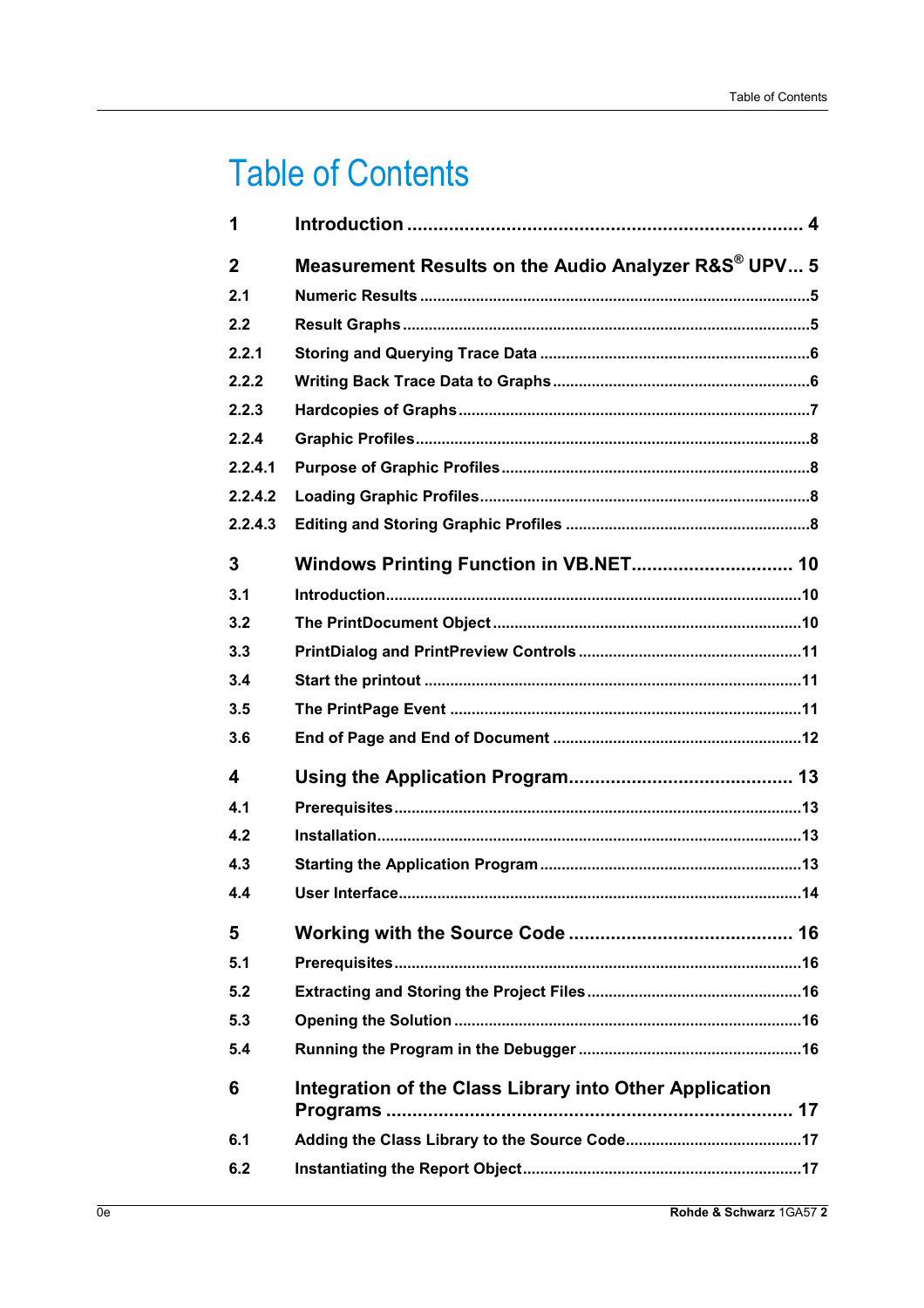| 6.3       |  |
|-----------|--|
| 6.4       |  |
| 6.5       |  |
| $7 \quad$ |  |
| 8         |  |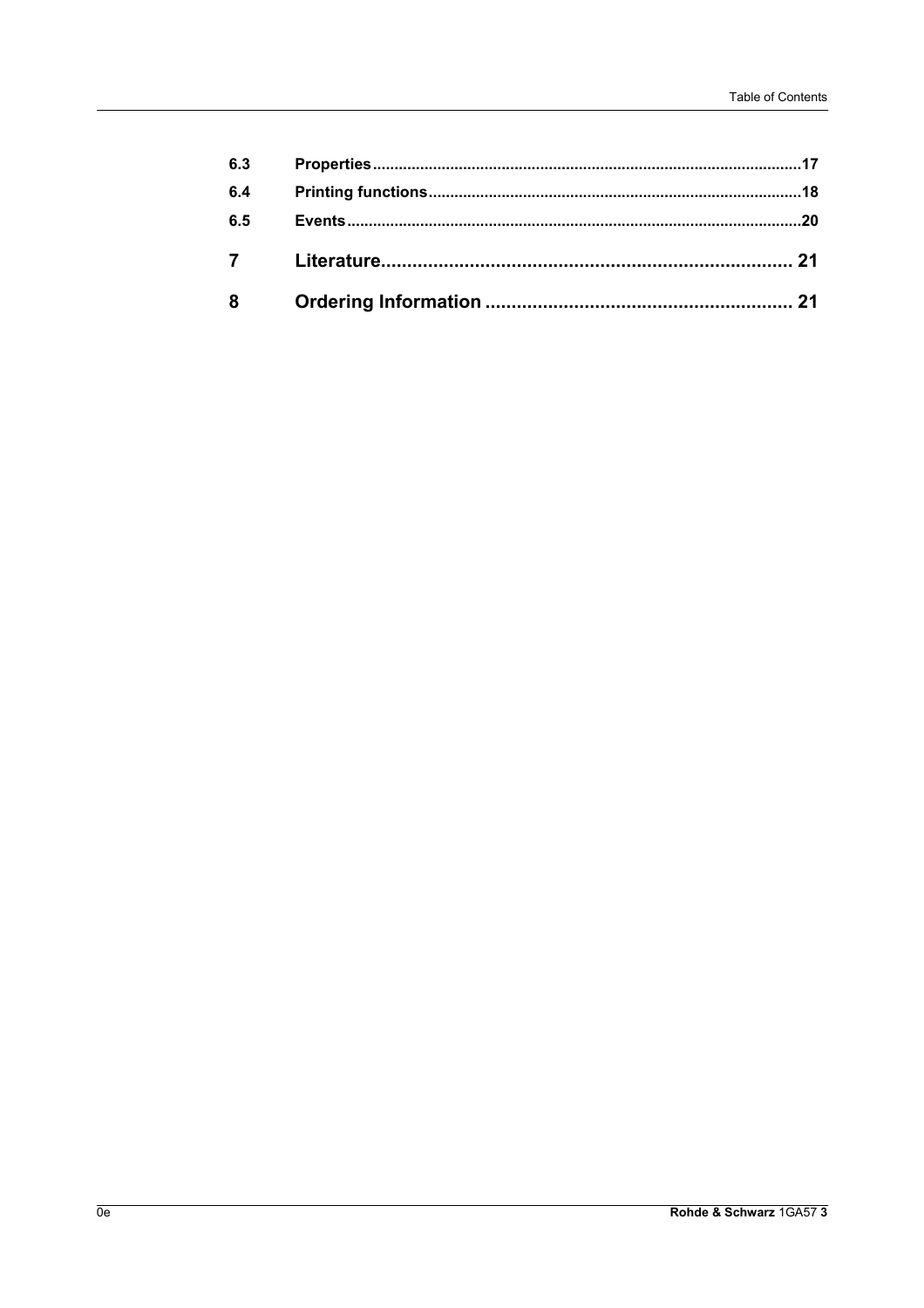## 1 Introduction

The functions of the audio analyzer R&S® UPV, further herein below called "UPV", can be fully controlled using SCPI commands. External remote control is available via GPIB and LAN interface with option UPV-K4. For internal sequence control, option UPV-K1 provides a TCP connection to send SCPI commands from a program running on the UPV itself to the firmware via "UPxServer.dll" as local remote control host. As a programming language, Visual Basic .NET is provided with option UPV-K1.

This mechanism provides a powerful tool for creating custom measurement functionality including Windows<sup>®</sup> graphic user interface. Examples of such application programs are provided in several application notes.

When performing complex measurement sequences, it is further desirable to print protocols of measurement results or store them as electronic documents, e.g. in pdf format. As the printing functionality with VB.NET under Windows<sup>®</sup> is not as straightforward as building a user interface, this application note provides a class library plus some guidance on how to integrate printing functionality into custom sequence programs on the UPV.

As a sample application of the printing class library, a complete application program is provided which allows to configure and perform a printout of numeric and graphic results on the UPV. This program is also provided for stand-alone use as an installer.

Chapter 2 gives an overview over UPV remote commands for dealing with all kinds of results. This includes querying numeric results and traces from graphic displays as well as configuration of displays and hardcopies and writing back traces obtained by the sequence program to one of the sweep graph displays.

Chapter 3 explains the basics of printing functionality in VB.NET for printers installed in the Windows® operating system.

Chapter 4 is a shortform manual for the application program provided. This application program can be used without the background knowledge given in the two preceding chapters.

Chapter 5 is a guide for using the class library provided in custom application programs. The source code of the sample application program may be used as reference example.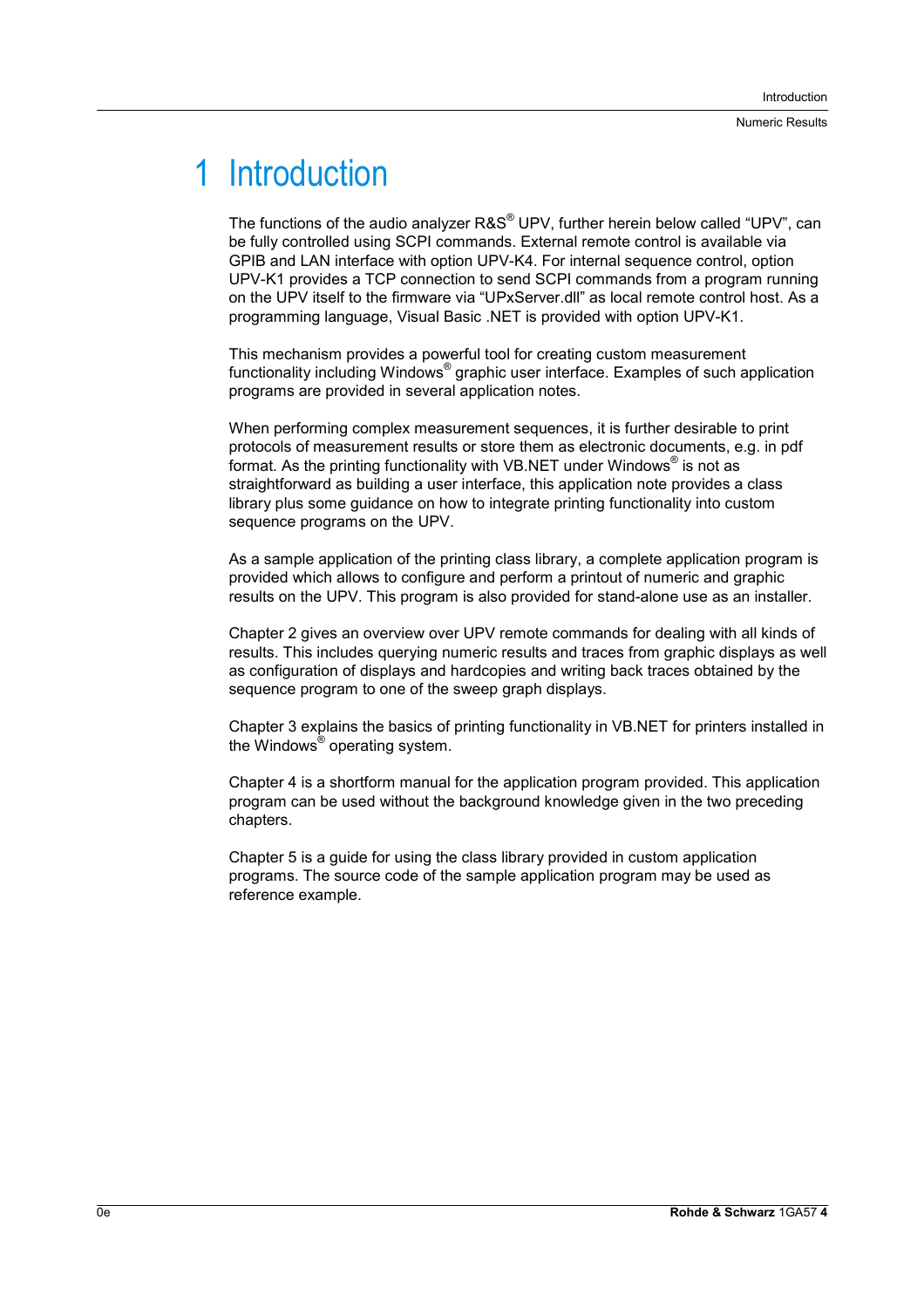Numeric Results

## 2 Measurement Results on the Audio Analyzer R&S® UPV

## **2.1 Numeric Results**

Numeric results are measurement results which consist of a single number. They comprise the main analyzer function result, input monitor result, level monitor result and frequency, frequency and phase or frequency and group delay result.

For each numeric result a combi display can be opened by double-clicking into the respective numeric field. The combi display stores a maximum and minimum reading of the numeric result and offers limit checking. The maximum and minimum readings specify the maximum or minimum value, respectively, which has occurred in continuous or repeated single measurements. They are reset by pressing the "Start" key or by the remote command "INIT:CONT ON". Furthermore actual value, maximum and minimum can be visualized in a bar graph.

The SCPI query command for numeric results in application programs is

#### **SENSe<n>:DATA[1]|2,3,…16?**

**Query parameter <n> Instrument Type**  Main Analyzer Function Input Monitor | Frequency | Phase / Group Delay Level Monitor **<n>** 1 2 3 4 6

<n> specifies the source of the result:

*Table 1: Query parameter for numeric results* 

The second parameter **[1]|2,3,…16** specifies the analyzer input channel.

Maximum and minimum readings can be queried with the SCPI commands

```
SENSe<n>:DATA[1]|2,3,…16? MIN 
SENSe<n>:DATA[1]|2,3,…16? MAX
```
### **2.2 Result Graphs**

Result graphs can contain sweep traces, waveform, spectrum (FFT, 1/n octave or harmonics) or special results like MOS or delay over time (PESQ with option UPV-K61). The UPV provides several graphic windows to display this data.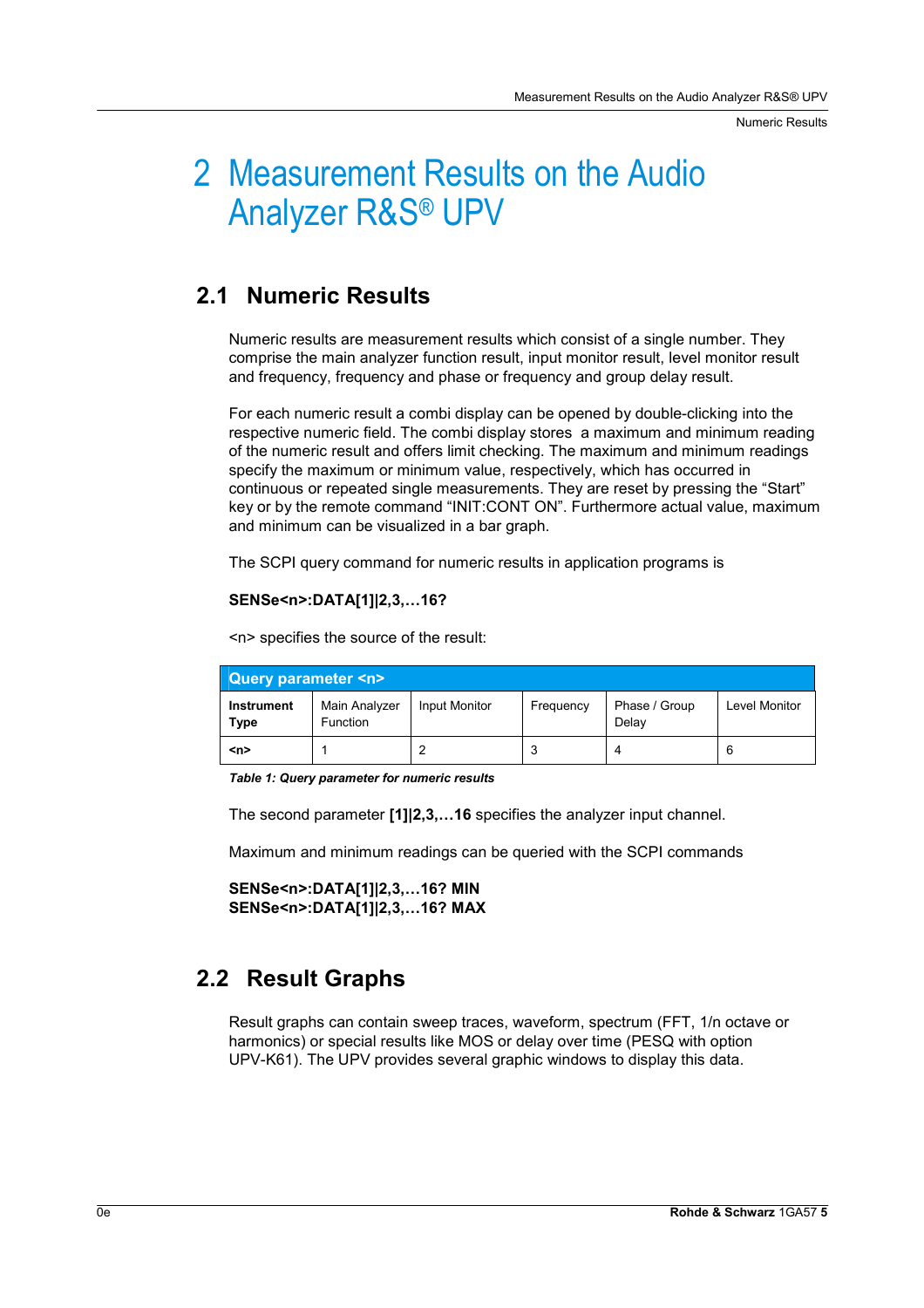#### **2.2.1 Storing and Querying Trace Data**

Trace data can be stored in ASCII format, e.g. for export to spreadsheets, from the field on the bottom of the respective graph config panel. The graph config panel is opened in the UPV window from the DispConfig menu or by right-clicking into the respective graph and choosing "Config" from the context menu.

Trace data can be queried (X values and Y values separately) by remote control and sequence control programs. The query command

#### **TRACe:Subsys<i>:LOAD:AX|Y?**

returns all X or Y values, respectively, of a trace, where "Subsys<i>" specifies the particular graph. By default the response is comma-delimited in ASCII format. Alternatively data can also be transferred in REAL format. As this format is more efficient, it is recommended for large scans like FFT spectra and waveform traces. For details see chapter "Triggering Measurements and Reading Results" in the section of the UPV manual about remote control.

#### **2.2.2 Writing Back Trace Data to Graphs**

For application programs it may be desirable to display trace data which has been calculated or collected by the application program e.g. in a sweep graph. In an example the application program reads two traces, subtracts the levels and displays the result in a new trace.

To write a sweep to one of the sweep graphs, the graph must be configured accordingly and "X Source" must be set to "Manual". This can be done either by (SCPI) remote commands or by loading an appropriate setup. The respective SCPI command is

#### **DISPlay:SWEep<i>:X:SOURce MAN**

Trace data can be written with the command

#### **TRACe:Subsys<i>:STORE:AX|Y**

Here is sample code for writing a trace to sweep graph 1. The method "UPVCommand" sends the argument string to the UPV and queries the error state.

```
UPVCommand("DISP:SWE:X:SOUR MAN") 
UPVCommand("DISP:SWE:X:SCAL MAN") 
UPVCommand("DISP:SWE:X:AXIS FREQ") 
UPVCommand("DISP:SWE:X:UNIT HZ") 
UPVCommand("DISP:SWE:X:LEFT " & LeftValue.ToString & " HZ") 
UPVCommand("DISP:SWE:X:RIGHT " & RightValue.ToString & " HZ") 
UPVCommand("TRAC:SWE:STORE:AX " & SweepXString) 
UPVCommand("TRAC:SWE:STORE:AY " & SweepYString)
```
X values can only be written to sweep graphs. To achieve a desired X axis scaling for a FFT graph or waveform graph, the FFT or waveform has to be configured appropriately before writing the Y data, i.e. the sample rate and FFT size or waveform length, respectively has to match that of the Y data to be written.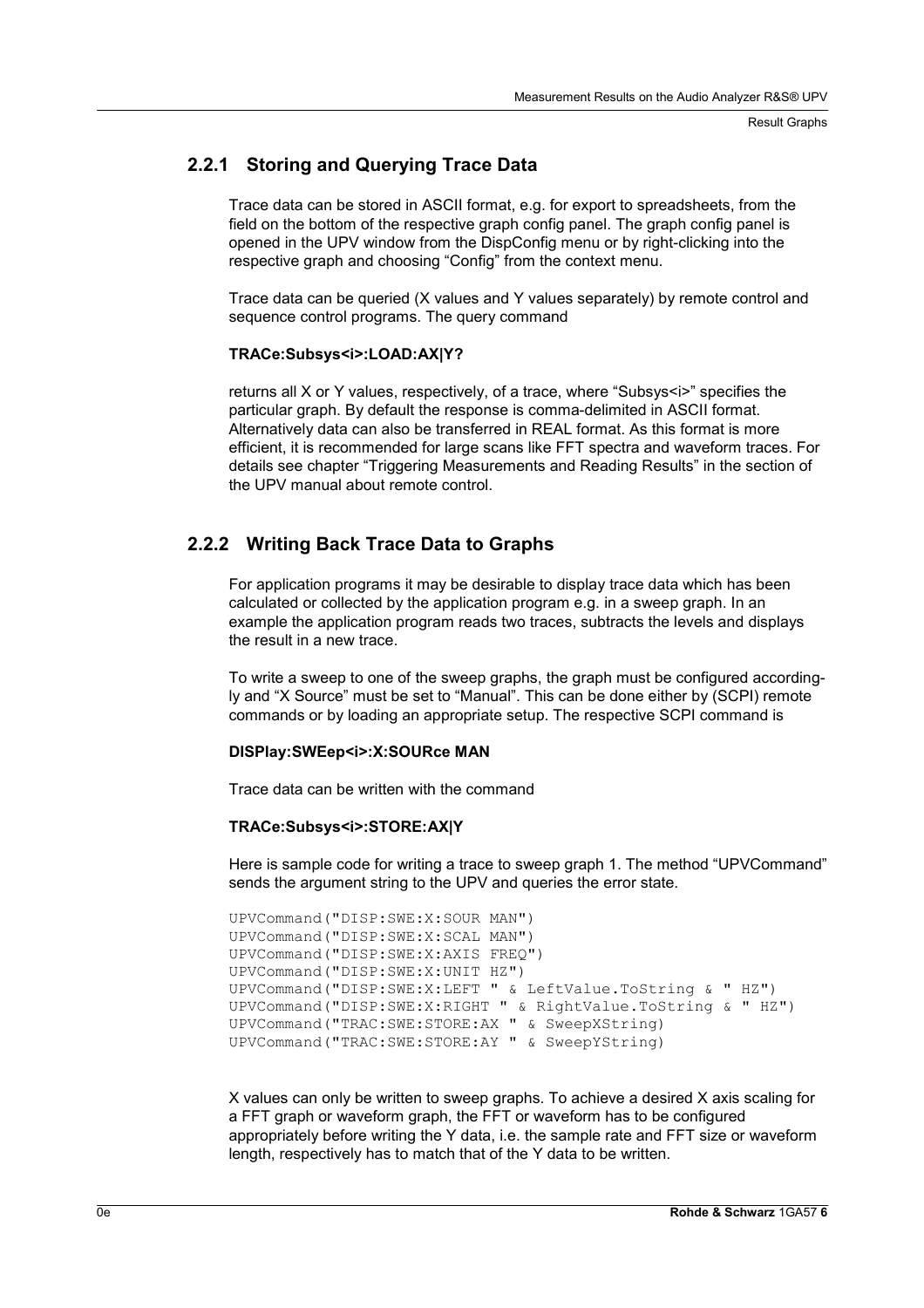#### **2.2.3 Hardcopies of Graphs**

To include result graphs into printouts or reports, hardcopies can be used. Hardcopies can be generated from the UPV window as bitmap copy or widely configurable in size and appearance from the currently active graph. The hardcopy can be sent to the Windows printer, stored to a file or put on the clipboard for use as an image by another Windows program.

The hardcopy is configured in the "Config Panel" (menu item "Utilities  $\rightarrow$  Config Panel).

|               | Printer    |                    | Printer         |
|---------------|------------|--------------------|-----------------|
| Source        | UPV Window | Source             | Active Graphics |
| Destination   | Printer    | <b>Destination</b> | liFile∶         |
| Orientation   | Landscape  | Graph Size         | 800x600         |
| Header/Footer |            | Store Mode         | New             |
| Define Header | Header     | Filename           | D:\UPV\User\    |
| Define Footer | Footer     |                    |                 |

*Figure 1: Configuration of the hardcopy in the config panel, left for sending the complete UPV window to a Windows printer, right for storing the active graph to a file.* 

ASCII commands for remotely configuring the hardcopy function can easily be logged in the SCPI recorder (menu item "Sequence  $\rightarrow$  SCPI Recording"). It is initiated either by pressing the "Hcopy" key on the front panel or remotely by ASCII command

#### **HCOPy:IMMediate**

For a hardcopy of the active graph, the selected graph has to have the Windows focus (the header of the window is blue instead of grey). In the user interface this is achieved by clicking on the respective window. In remote control a possibility for getting the focus on a graph window is to open it remotely. First send a remote command to close the window for the case that it is visible:

#### **DISPlay:SWEep:SHOW OFF**

Then open the window with

#### **DISPlay:SWEep:SHOW ON**

Because this window has been treated last by the program, it will have the focus and can be hardcopied.

For details see the UPV manual and the source code of the application program.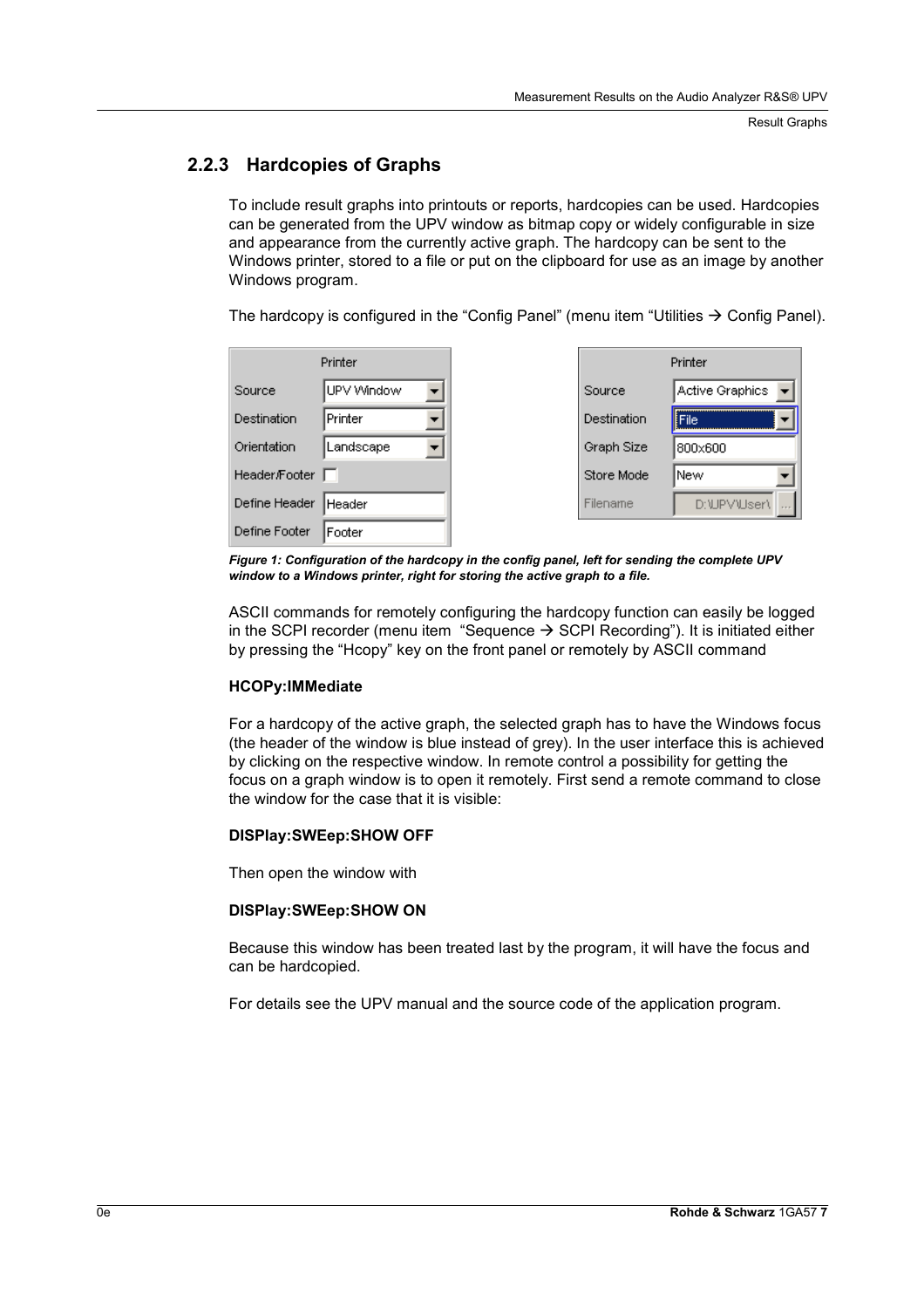#### **2.2.4 Graphic Profiles**

#### **2.2.4.1 Purpose of Graphic Profiles**

Formatting information for the UPV graphs can be stored in so-called graphic profiles with file extension "\*.gpf". This information includes colors for all objects, line width and styles, fonts, font size and properties etc.

#### **2.2.4.2 Loading Graphic Profiles**

Graphic profiles can be loaded in the config panel separately for screen, printer, file and clipboard. For example, the standard background on the screen is black whereas a white background is more printer-friendly.

| Graphic Profiles |               |  |  |
|------------------|---------------|--|--|
| Screen           | s\screen.gpf  |  |  |
| Printer          | s\printer.gpf |  |  |
| File             | s/printer.gpf |  |  |
| Clipboard        | clipboard.gpf |  |  |

*Figure 2: "Graphic Profiles" field in the UPV Config Panel* 

#### **2.2.4.3 Editing and Storing Graphic Profiles**

For editing or creating a graphic profile, put the focus on a graphic window (by clicking with the mouse on the header) and select menu item "Utilities  $\rightarrow$  Edit Graphic Profiles …". The graphic profile editor window opens. It shows a copy of the selected graphic window and some controls on the bottom.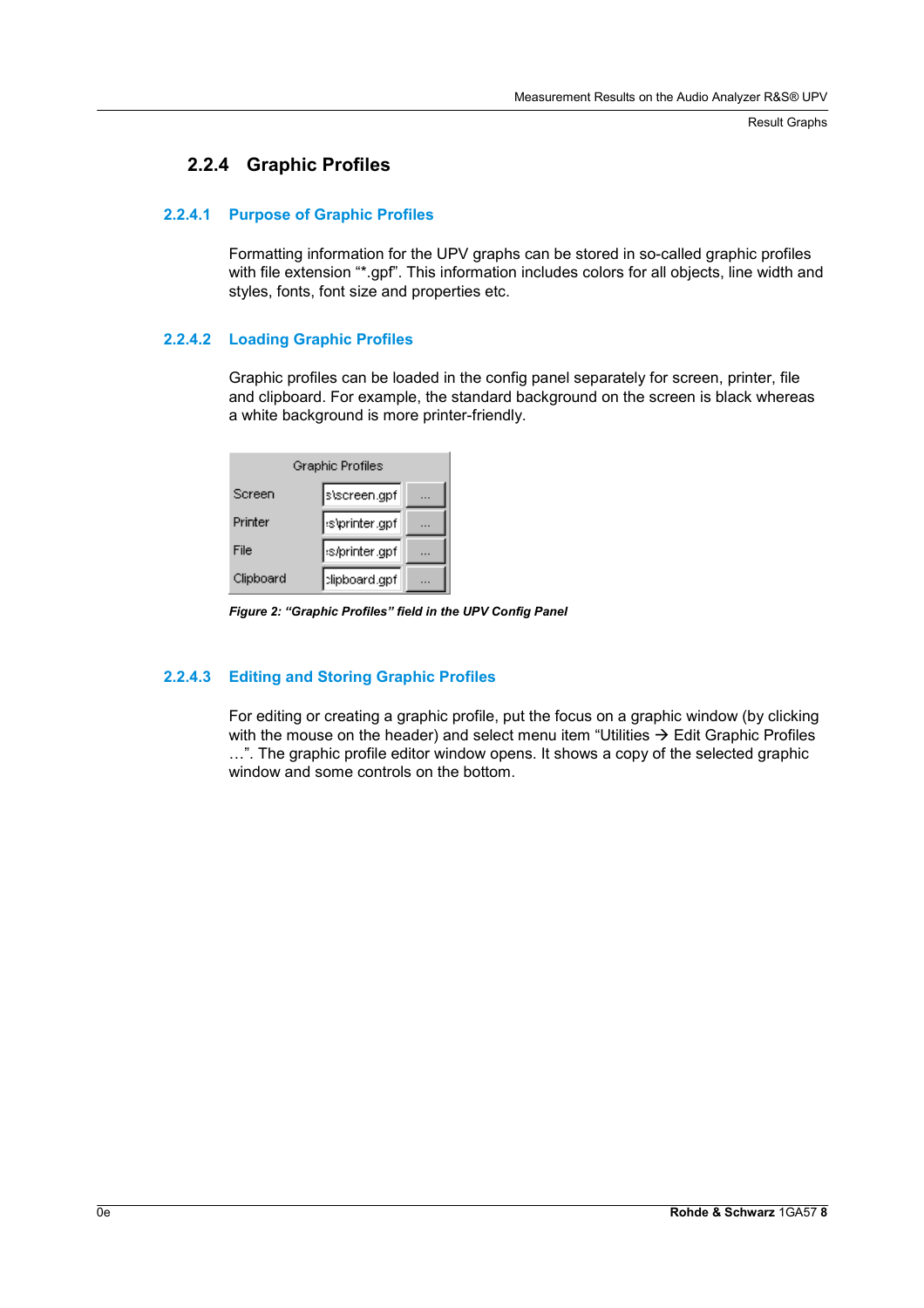

*Figure 3: Graphic Profile editor* 

Click the "Profile …" button and load an existing profile which should be modified or specify a new file name for creating a new profile. Select one of the properties in the "Current Property" combobox and enter the desired value on the right side or click the button to open a color or font dialog. Any change will be reflected in the copy of the graphic window above the controls.

Once all settings have been done as desired, click the "Ok" button to close the window and save the current profile under the previously specified name.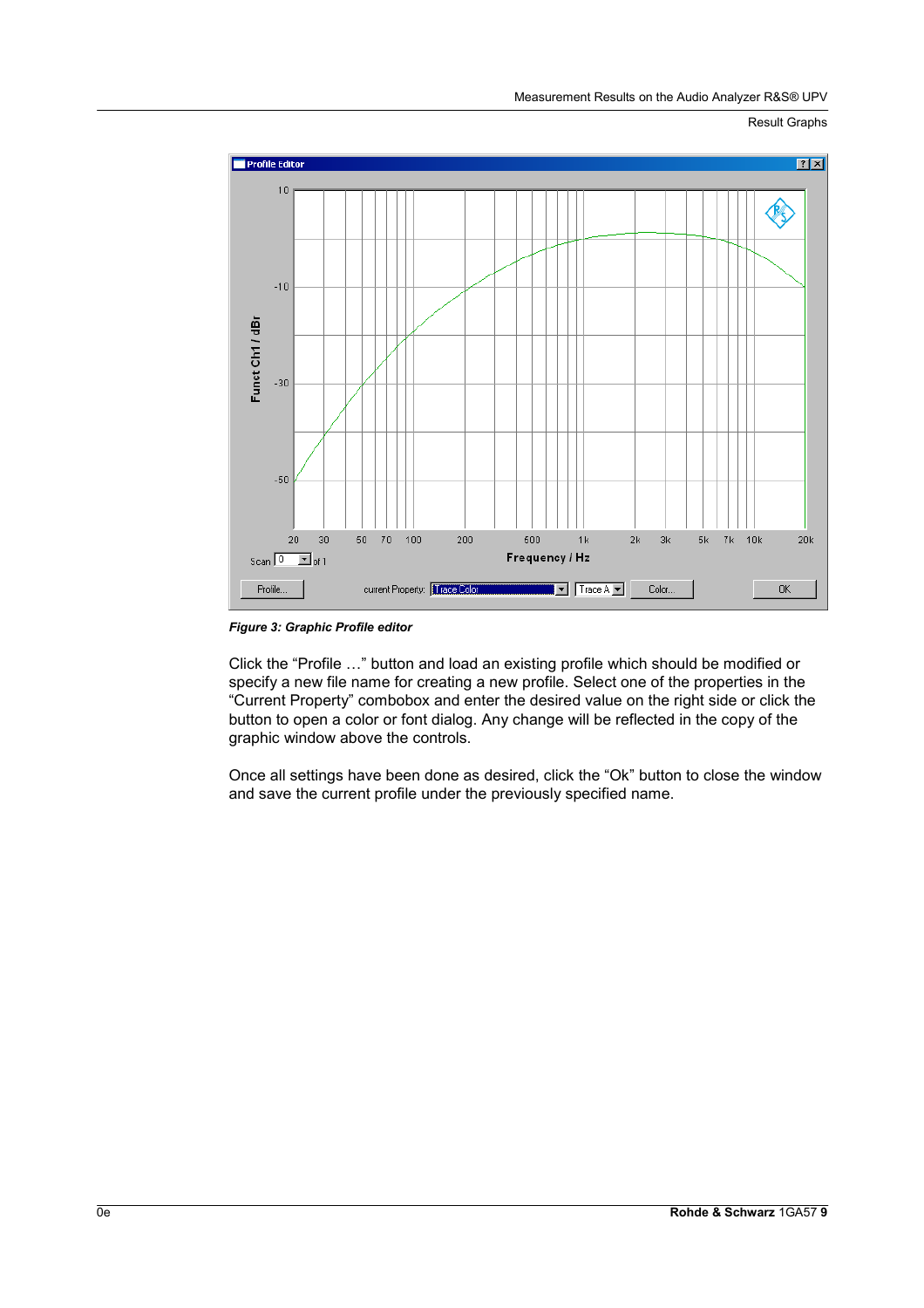Introduction

## 3 Windows Printing Function in VB.NET

## **3.1 Introduction**

The windows printing function sends a printout to a printer which is installed with a printer driver. Such a printer could be locally connected, a network printer or a PDF distiller which is installed as windows printer.

The Windows printing function as implemented in the VB.Net environment is object oriented. Instead of sequentially sending characters to the printer, a print document is defined. Once the printout is initiated e.g. with a print dialog control, or if a print preview control is opened, the start of each printed page raises a "PrintPage" event. The arguments of this event return a handler for the graphics of the page to be printed, which can be accessed and filled by the event handler code. The procedure for a printout is the following:

- The application program instantiates a print document
- The application program opens a print dialog or print preview control associated with the print document
- L A PrintPage event is raised for each page to be printed
- The application program fills each page with content in an event handler for the PrintPage event and returns the control to the printing object once a page has been filled
- The application program must memorize the print progress from the end of one page until the start of the next page, e.g. in a global variable.

Consequently the document to be printed can only be filled when printout has been started. The contents have to be preliminarily stored from the moment of the availability of data (e.g. numeric results, screenshots) until the moment when the printout is started.

In the following the procedure will be illustrated using code from the application program.

## **3.2 The PrintDocument Object**

| $4 \times$<br>Toolbox        | Form1.vb [Design] UPVRepc<br>Start Page |
|------------------------------|-----------------------------------------|
| Data                         |                                         |
| Components                   | ≮DPrintout                              |
| <b>Windows Forms</b>         |                                         |
| <b>Q</b> PrintPreviewControl | Operator                                |
| <b>B</b> ErrorProvider       | Device under Test                       |
| 츕 PrintDocument              | Name                                    |
| PageSetupDialog              |                                         |
| 5 CrystalReportViewer        |                                         |
| Clipboard Ring               | PrintDocument1<br><b>D</b> PrintPreview |
| General                      |                                         |
|                              |                                         |

*Figure 4: Inserting a PrintDocument into a Windows form*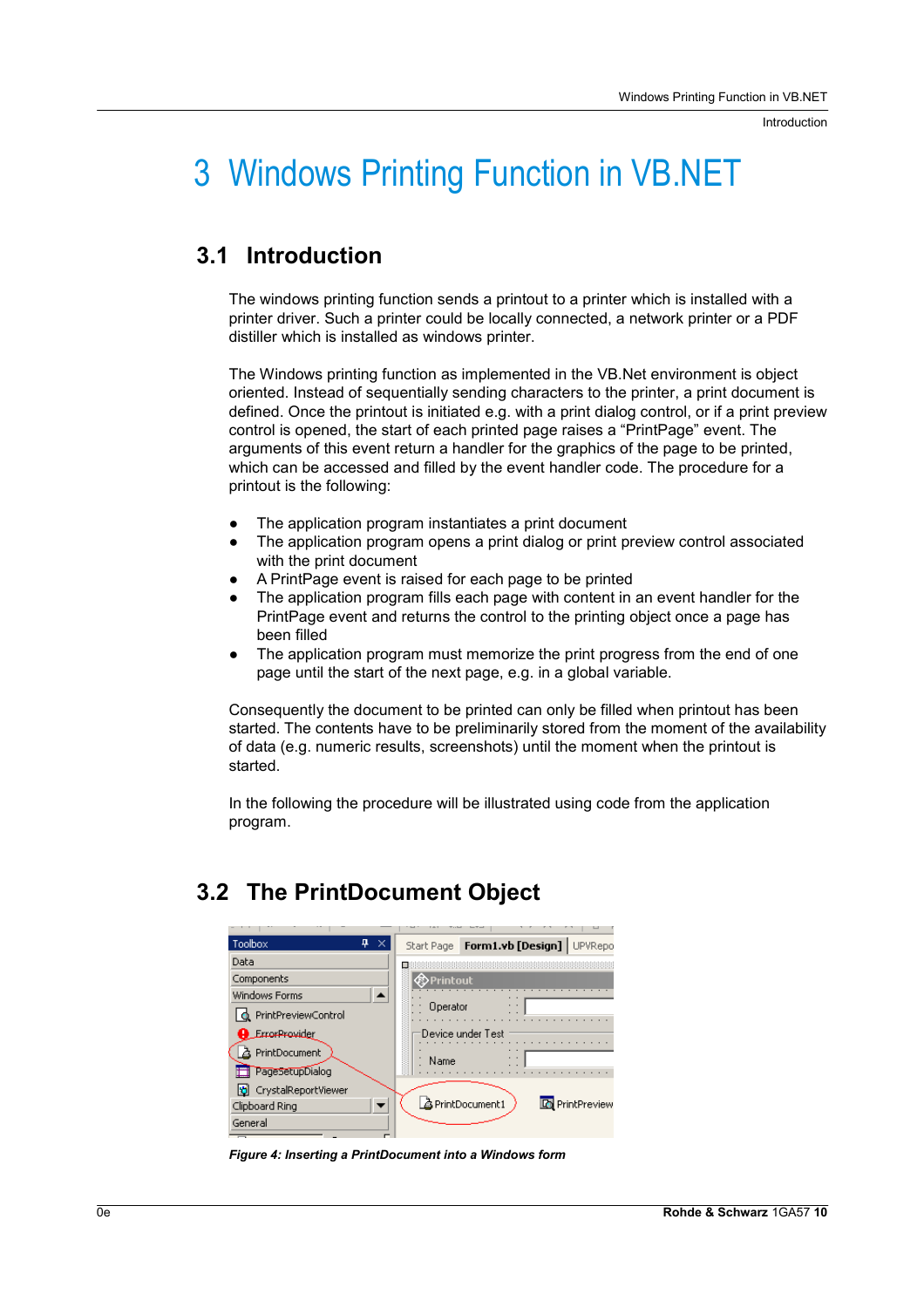PrintDialog and PrintPreview Controls

The print document is dragged from the toolbox and dropped to the designer of the respective window.

### **3.3 PrintDialog and PrintPreview Controls**

The PrintDialog and / or PrintPreview controls are dragged from the toolbox and dropped to the designer of the respective window. It is opened in the code with

```
With PrintDialog1 
   .Document = PrintDocument1 'associate with PrintDocument 
    .AllowSomePages = True 'allow printing of subset of pages
   If .ShowDialog = DialogResult.OK Then 'do the following of 
the Ok button is clicked 
        PrintDocument1.Print() \qquad \qquad 'print the document
   End If 
End With
```
The print dialog window stays open until the user either clicks "Ok" or "Cancel".

```
With PrintPreviewDialog1 
    .Document = PrintDocument1 'associate with PrintDocument 
    .WindowState = FormWindowState.Maximized 'maximize print 
preview window 
    .ShowDialog() \qquad \qquad 'show print preview window
End With
```
The print preview window stays open until it is closed by user interaction.

#### **3.4 Start the printout**

The printout of the document can be started without PrintDialog or PrintPreviewDialog with the "Print" method of the PrintDocument class:

```
PrintDocument1.Print()
```
Note that at this time the PrintDocument has no content. The pages are filled by the event handler for the PrintPage event.

#### **3.5 The PrintPage Event**

An event handler for the PrintPage event must be inserted into the code in which the PrintDocument is instantiated. An event handler is a method which is called when the respective event is raised somewhere else in the code.

| PrintDocument1                    | <b><i>S</i></b> PrintPage                                                                                           |  |
|-----------------------------------|---------------------------------------------------------------------------------------------------------------------|--|
| Handles PrintDocument1. PrintPage | Private Sub PrintDocument1 PrintPage(ByVal sender As Object, ByVal e As System.Drawing.Printing.PrintPageEventArgs) |  |

*Figure 5: Event handler for the PrintPage event of a PrintDocument*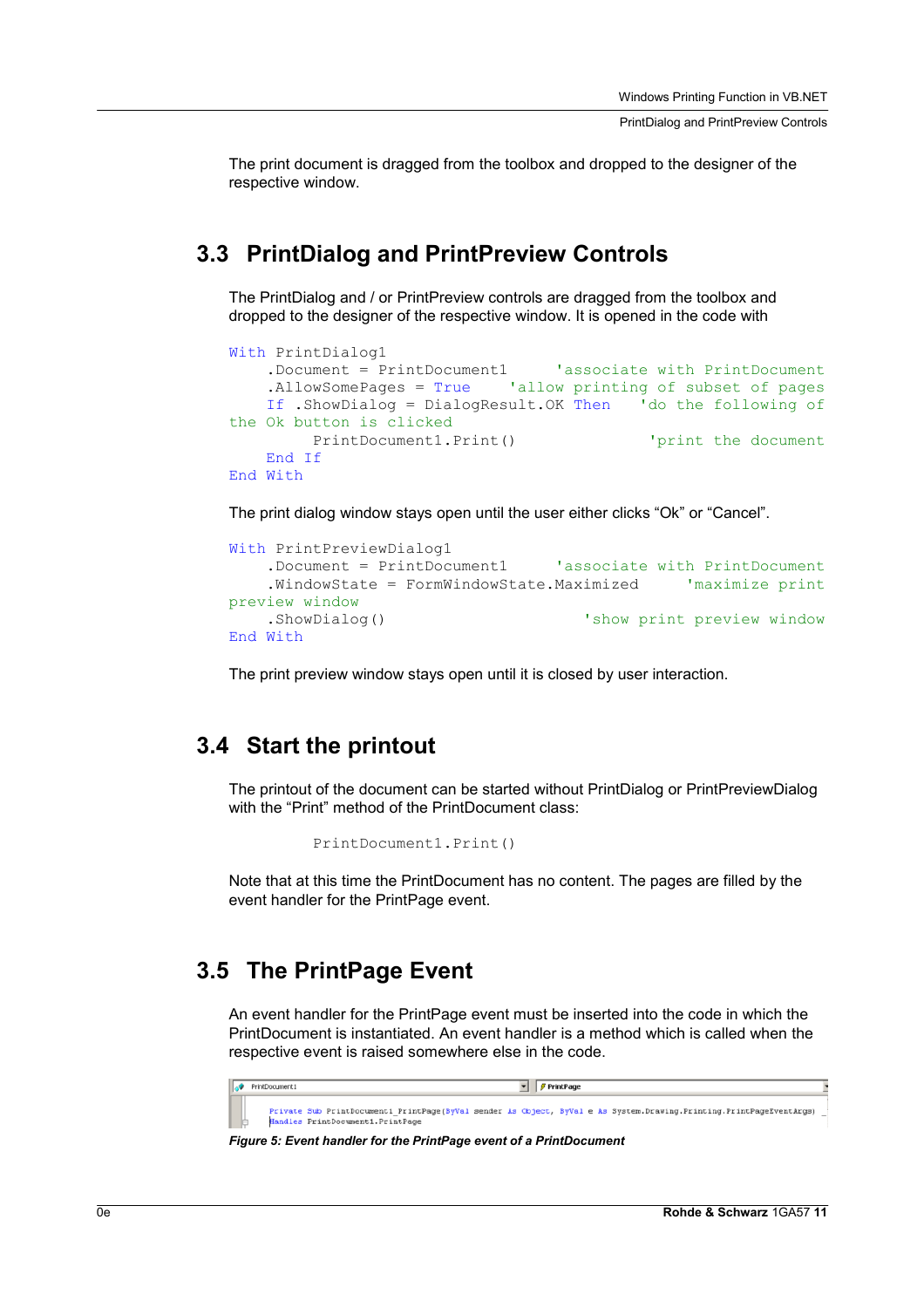End of Page and End of Document

e is the handle for the graphics of the page to be printed. The page can now be filled with graphics commands.

```
gr = e.Graphics 'graphics object of the page to be printed 
gr.DrawString(HeadlineText, _HeadlineFont, _HeadlineBrush, _ 
HeadlineRectangle) 'write formatted text
gr.DrawLine(_LinePen, _PrintRect.Left, _CurrentYLocation,
_PrintRect.Right, _CurrentYLocation) 'draw horizontal line
```
etc.

### **3.6 End of Page and End of Document**

When the event handler terminates, the end of the page is reached and the real printout or preview display of this page starts. Before the end of the event handler the property "HasMorePages" has to be set to define whether more pages are to follow.

e.HasMorePages = True

If this property is true, the "PrintPage" event is raised again for the next page after the event handler has terminated. If the property is false, an "EndPrint" event is raised which can be used to clean up local variables of the printout process, reset page numbering etc.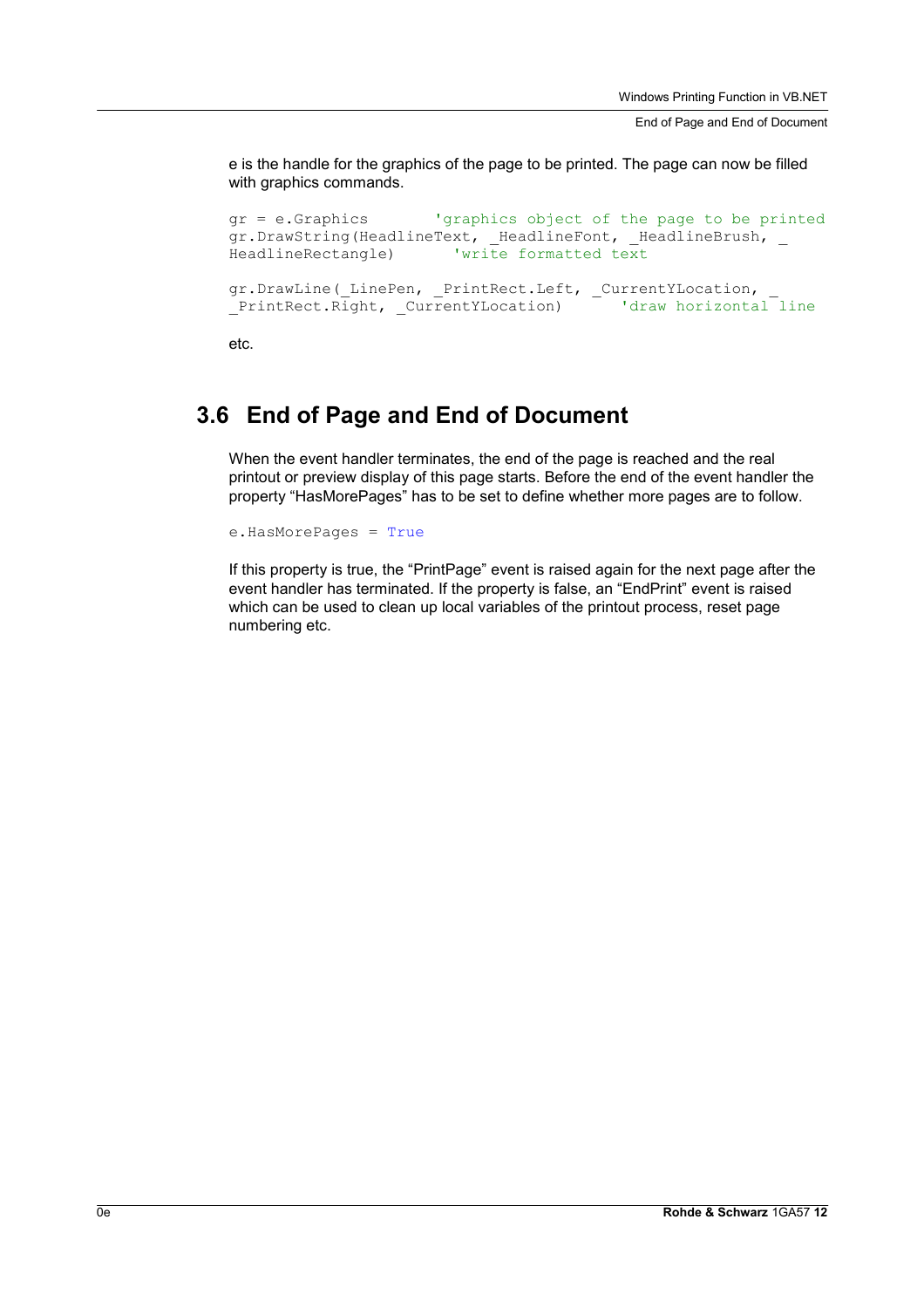Prerequisites

## 4 Using the Application Program

### **4.1 Prerequisites**

Running the application program requires option UPV-K1 "Universal Sequence Controller" to be installed. It further requires .NET framework 2.0 which is installed on all UPVs with firmware version 2.0.0 and higher. The Visual Basic .NET development environment delivered with this option is not required to run the installed application program.

### **4.2 Installation**

Copy the installer "1GA57.msi" to the UPV hard disk, e.g. to "D:\R&S\_Software\Applications. Run the installer and follow the instructions on the screen.

Shortcuts are installed on the desktop and in the programs menu in subfolder "R&S UPV Applications".

## **4.3 Starting the Application Program**

The program can be started from the shortcut "1GA57 Printout" which can be found both on the desktop and in subfolder "R&S UPV Applications" in the Programs menu.

It is further possible to configure one of the shortcut buttons in the toolbar to directly start the program. Use menu item "Utilities  $\rightarrow$  Quick Launch Config..." in the UPV window, click the button on the right side on one of the rows, select file extension "\*.exe" and browse to "C:\Program Files\Rohde&Schwarz\1GA57\Printout1.exe".

| Configure Quick Launch                      | $ ?  \times  $                                                 |
|---------------------------------------------|----------------------------------------------------------------|
| menu text (execute on LOCAL key if checked) | command                                                        |
| 1GA57 Printout<br>$\Box$                    | ./Program Files/Rohde&Schwarz/1GA57/Printout1.exe│<br>$\cdots$ |
| $\cdots$                                    | $\cdots$                                                       |
| $\cdots$                                    | $\cdots$                                                       |
| $\cdots$                                    | $\cdots$                                                       |
| $\cdots$                                    | $\cdots$                                                       |
| $\cdots$                                    | $\cdots$                                                       |
| $\cdots$                                    | $\cdots$                                                       |
| $\cdots$                                    | $\cdots$                                                       |
| <b>OK</b>                                   | Cancel                                                         |

*Figure 6: Quick launch button configuration panel*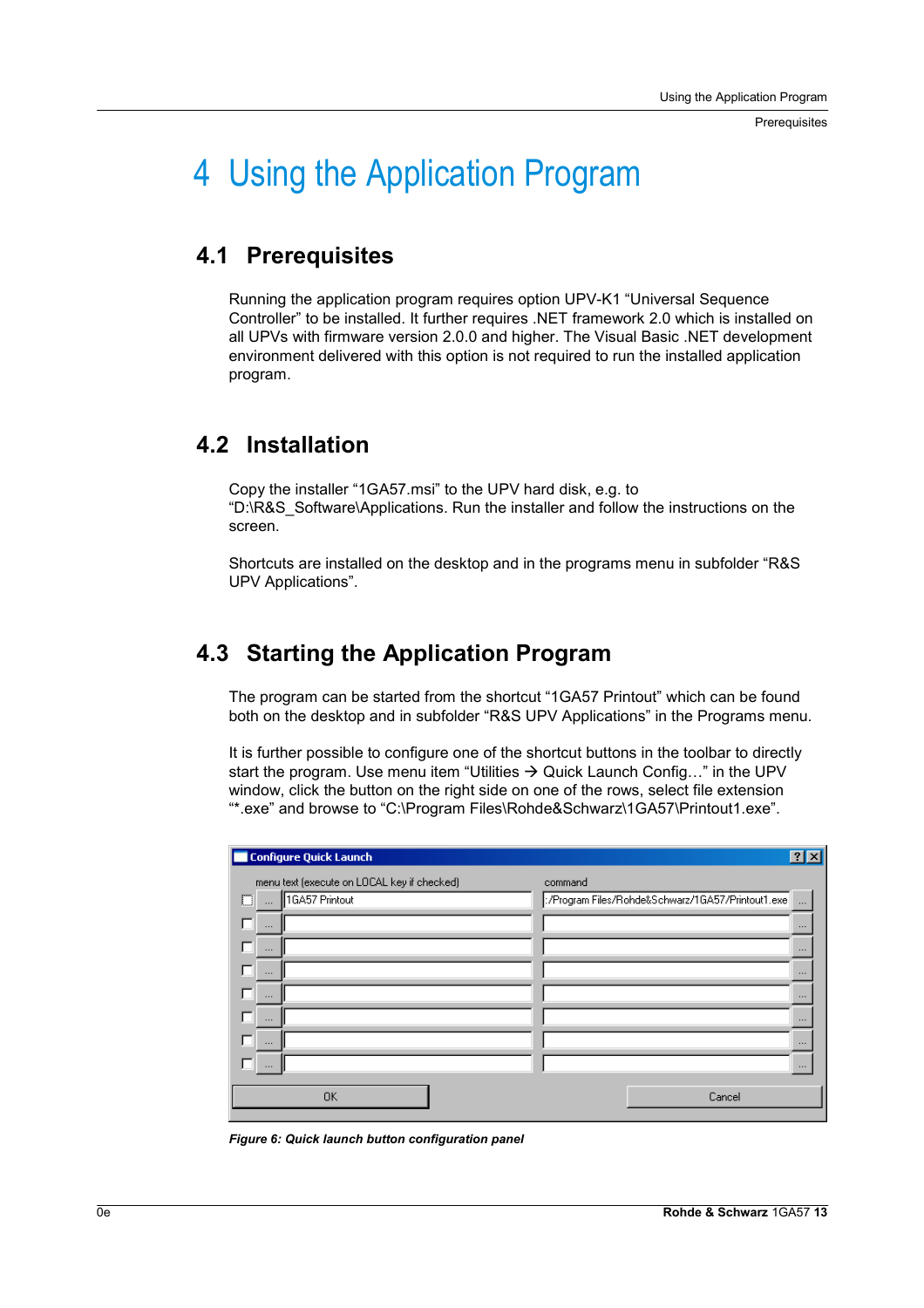User Interface

| <b>Exprintout</b>                                                                         |                                                           |                                                      |                                                                |                                                        |                       | $ \Box$ $\times$         |
|-------------------------------------------------------------------------------------------|-----------------------------------------------------------|------------------------------------------------------|----------------------------------------------------------------|--------------------------------------------------------|-----------------------|--------------------------|
| Operator                                                                                  |                                                           |                                                      |                                                                |                                                        | Graph                 |                          |
| Device under Test                                                                         |                                                           |                                                      |                                                                |                                                        | Select                | $\overline{\phantom{a}}$ |
| Name                                                                                      |                                                           |                                                      |                                                                |                                                        | $\Box$ Include Graph  |                          |
| Manufacturer                                                                              |                                                           |                                                      |                                                                |                                                        | $\Gamma$ Graph Label  |                          |
| Type                                                                                      |                                                           |                                                      |                                                                |                                                        |                       |                          |
| Serial                                                                                    |                                                           |                                                      |                                                                |                                                        | X Position<br>$100 -$ |                          |
|                                                                                           |                                                           |                                                      |                                                                |                                                        | Y Position<br>$50 -$  |                          |
| Include<br>г<br>Comment                                                                   |                                                           |                                                      |                                                                | $\blacktriangle$<br>$\overline{\phantom{a}}$           |                       |                          |
| Include Result Values<br>Chan. 1 Label Ch 1<br>-Function Res.<br>$\Box$ Label<br>Function | Input Monitor<br>$\Box$ Label<br>Input Mon.               | Level Monitor<br>$\Box$ Label<br>Level Mon.          | Chan, 2 Label Ch 2<br>Frequency<br>$\Gamma$ Label<br>Frequency | Phase/GrpDel.<br>$\Box$ Label<br>Phase                 |                       |                          |
| Channel 1<br>п<br>$\Box$ Channel 2<br>Resolution                                          | $\Box$ Channel 1<br>$\Box$ Channel 2<br><b>Resolution</b> | $\Gamma$ Channel 1<br>$\Box$ Channel 2<br>Resolution | $\Gamma$ Channel 1<br>$\Box$ Channel 2<br><b>Resolution</b>    | $\Box$ Ch <sub>2</sub> - Ch <sub>1</sub><br>Resolution |                       |                          |
| 5 d./0.001 dB                                                                             | 5 d./0.001 dB                                             | 5 d./0.001 dB<br>$\overline{\phantom{a}}$            | 5 d./0.001 dB                                                  | 5 d./0.001 dB                                          |                       |                          |
|                                                                                           |                                                           |                                                      | Page Setup                                                     | Preview                                                | Print<br>Hardcopy     | Exit                     |

## **4.4 User Interface**

*Figure 7: User interface of the application program* 

In the text boxes on top, information about operator and device under test can be entered, as well as a comment if desired.

The field "Include Result Values" allows to specify numeric results to be included into the report, together with labeling and formatting options. The labels are used irrespective of the functions set in the UPV.

In the "Graph" field, one or more of the available UPV graphs can be selected for inclusion into the report. If desired, a comment can be inserted into the hardcopy.

| Graph                                          |
|------------------------------------------------|
| Sweep Graph1                                   |
| $\nabla$ Include Graph<br>$\nabla$ Graph Label |
| Frequency Response                             |
| X Position<br>$100 - 1$                        |
| Y Position<br>50                               |

*Figure 8: Graph field of the user interface* 

The "Page Setup" button on bottom allows to select paper format, margins etc.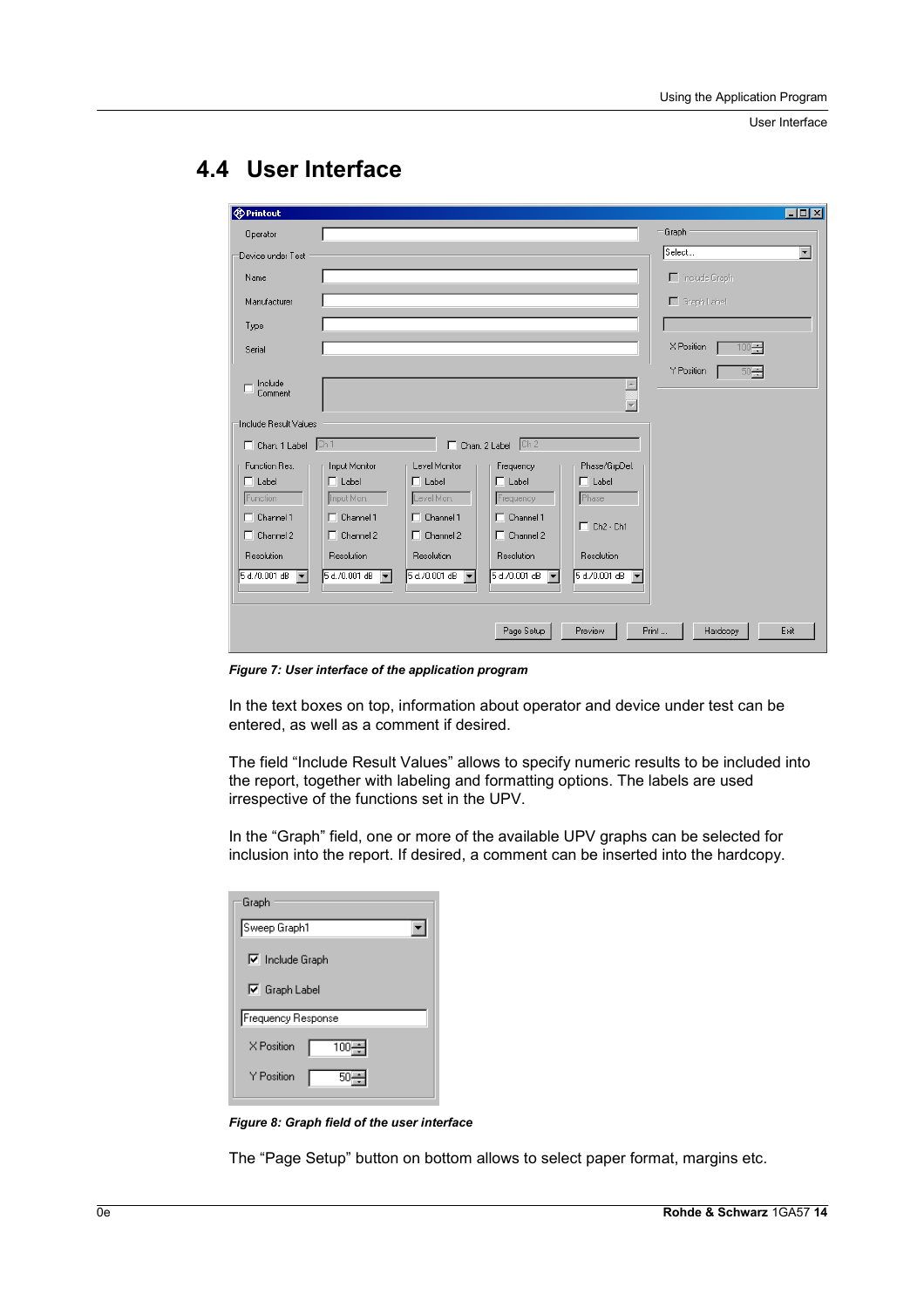The "Preview" button generates a preview of the report which can be printed from the preview button.

The "Print" button opens the usual Windows print dialog where printer, print range and number of pages can be selected.

The "Hardcopy" button starts the printout of the report without any further user interaction required.



| General              |                      |  |
|----------------------|----------------------|--|
| Date:                | 6/28/2011 5:51:54 PM |  |
| Operator:            | Thomas Lechner       |  |
| <b>Test Object</b>   |                      |  |
| Name:                | Amplifier 1          |  |
| <b>Manufacturer:</b> | R&S                  |  |
| Type:                | <b>RSAMP</b>         |  |
| <b>Serial No.:</b>   | 87658765             |  |
| Comment              |                      |  |

This is a sample printout

**R&S Test Report** 



*Figure 9: Sample printout of the application program*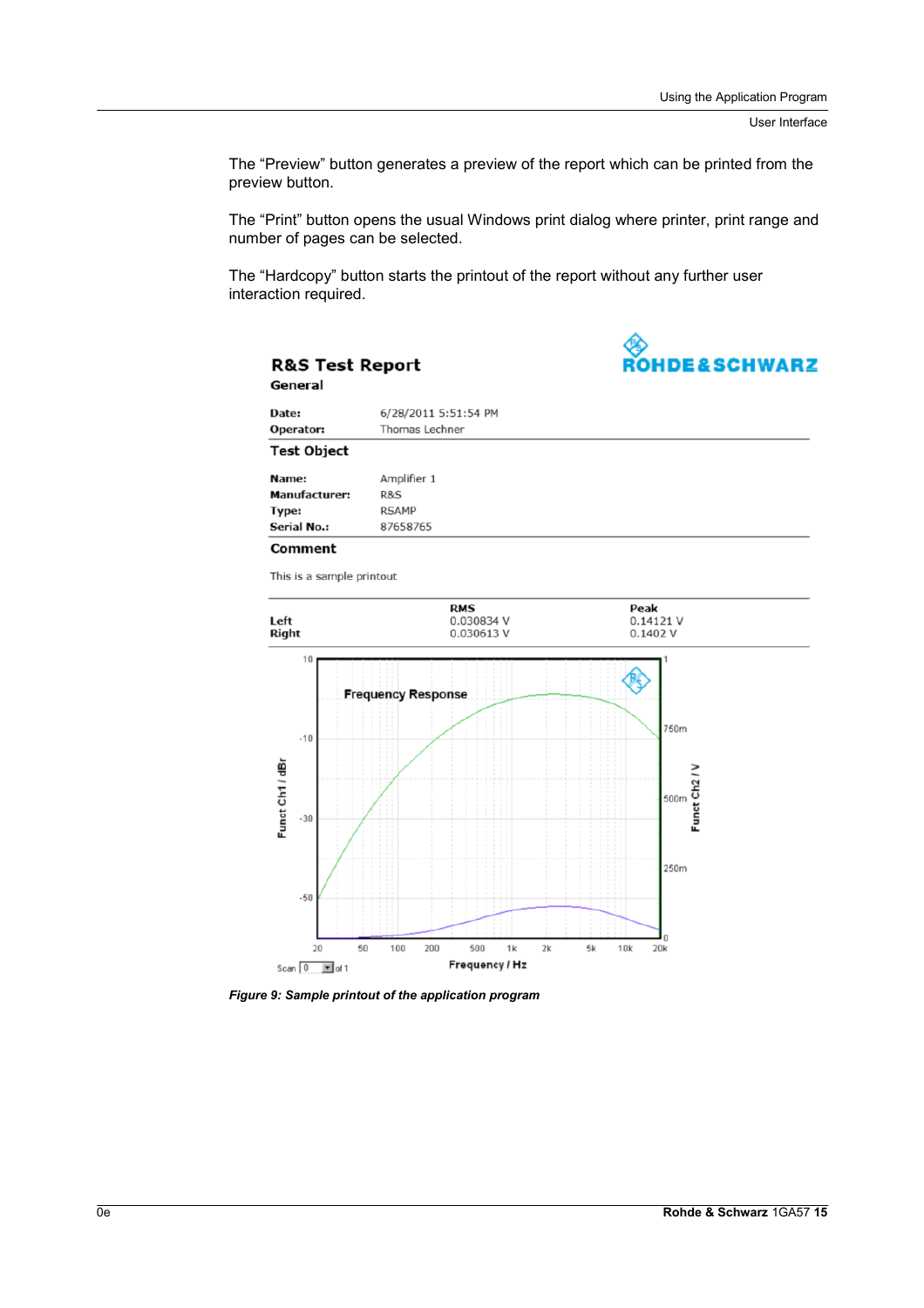**Prerequisites** 

## 5 Working with the Source Code

### **5.1 Prerequisites**

Editing, compiling and running application programs on the UPV requires option UPV-K1 to be installed on the instrument. The option also comprises the integrated development environment (IDE) for Visual Basic .NET. Depending on the date of shipment, there are three different versions of VB.NET: 2003, 2005 and 2008. For convenience, a complete set of project files is provided with this application note for each of the versions of the programming language.

## **5.2 Extracting and Storing the Project Files**

Select and download the zipped source code "1GA57\_VBxxxx.zip" according to version xxxx of the Visual Basic .NET programming environment installed on your UPV. Extract the archive to a folder on the UPV hard disk. It is recommended to use partition "D:", for example "D:\Visual Studio Projects" or "D:\UPV\VBExamples".

## **5.3 Opening the Solution**

Use item "File  $\rightarrow$  Open Project" in the programming environment menu or button "Open Project" on the start page, browse to "Printout1.sln" and open it.

To open the source code, right-click on "Form1.vb" in the Solution Explorer and click "View Code". To edit the graphic user interface, select "View Designer" in the same context menu. The code for the printing class library is in item "UPVReport.vb".

## **5.4 Running the Program in the Debugger**

For running the program in the debugger, the configuration in the IDE (Integrated Development Environment) must be set to "Debug". Start the program with menu item "Debug  $\rightarrow$  Start" or with the start button in the debug toolbar. Every start in the debugger is preceded by a new compilation of the code so that modifications of the source code have an immediate effect. While the program is running in the debugger, the editor windows for the source code are locked.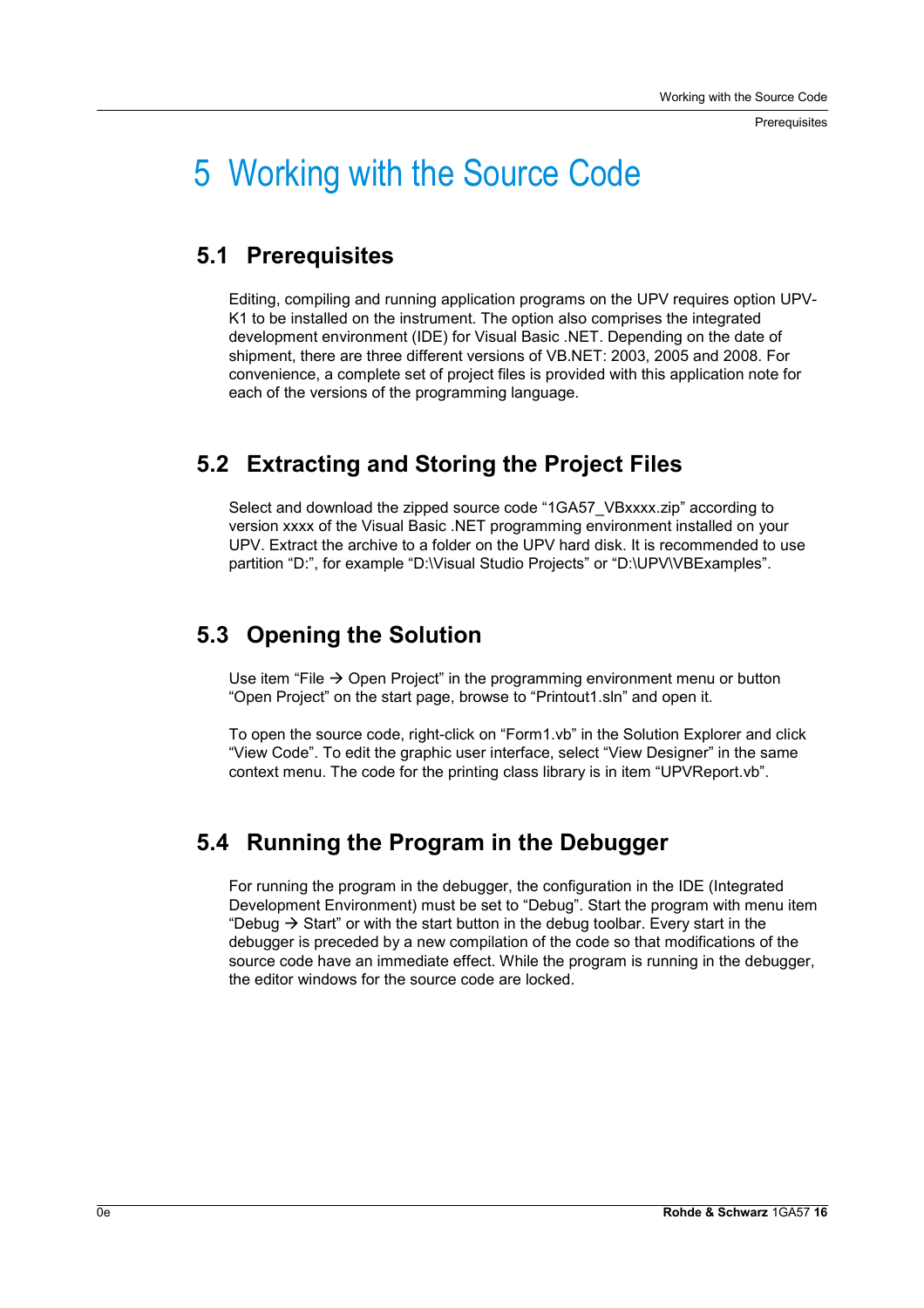Adding the Class Library to the Source Code

## 6 Integration of the Class Library into Other Application Programs

### **6.1 Adding the Class Library to the Source Code**

To add the class library to an existing project, right-click on the project name in the Solution Explorer, choose "Add" from the context menu and "Add Existing Item …" from the submenu. Browse to the file "UPVReport.vb" in the source code provided with this application note and click "Ok". The file will be copied to the folder of the project where it is to be added.

For a detailed example for integration of the class library into an application program, please refer to the source code of "Form1.vb" of the application program provided with this application note.

### **6.2 Instantiating the Report Object**

To use the code, an object must be instantiated from the class "UPVReport" in the global definition area of the project.

Private WithEvents RPT As New UPVReport

It is essential that the object is instantiated "WithEvents" because the events will be needed to use the class library.

The class includes the PrintDocument and all controls needed for the printing functionality. Furthermore it provides methods for filling the pages like adding logo, headline, tables and images.

#### **6.3 Properties**

The class definition "UPVReport" provides the following public properties:

```
Public Property BoldTextFont() As System.Drawing.Font
Public Property CurrentPage() As Integer 
Public Property CurrentYLocation() As Integer 
Public Property HasMorePages() As Boolean 
Public Property HeaderWidth() As Single 
Public Property HeadlineBrush() As SolidBrush
Public Property HeadlineFont() As System.Drawing.Font 
Public Property HeadlineSpace() As Single 
Public Property ImageSpace() As Single 
Public Property LabelBrush() As SolidBrush 
Public Property LabelFont() As System.Drawing.Font 
Public Property LinePen() As System. Drawing. Pen
```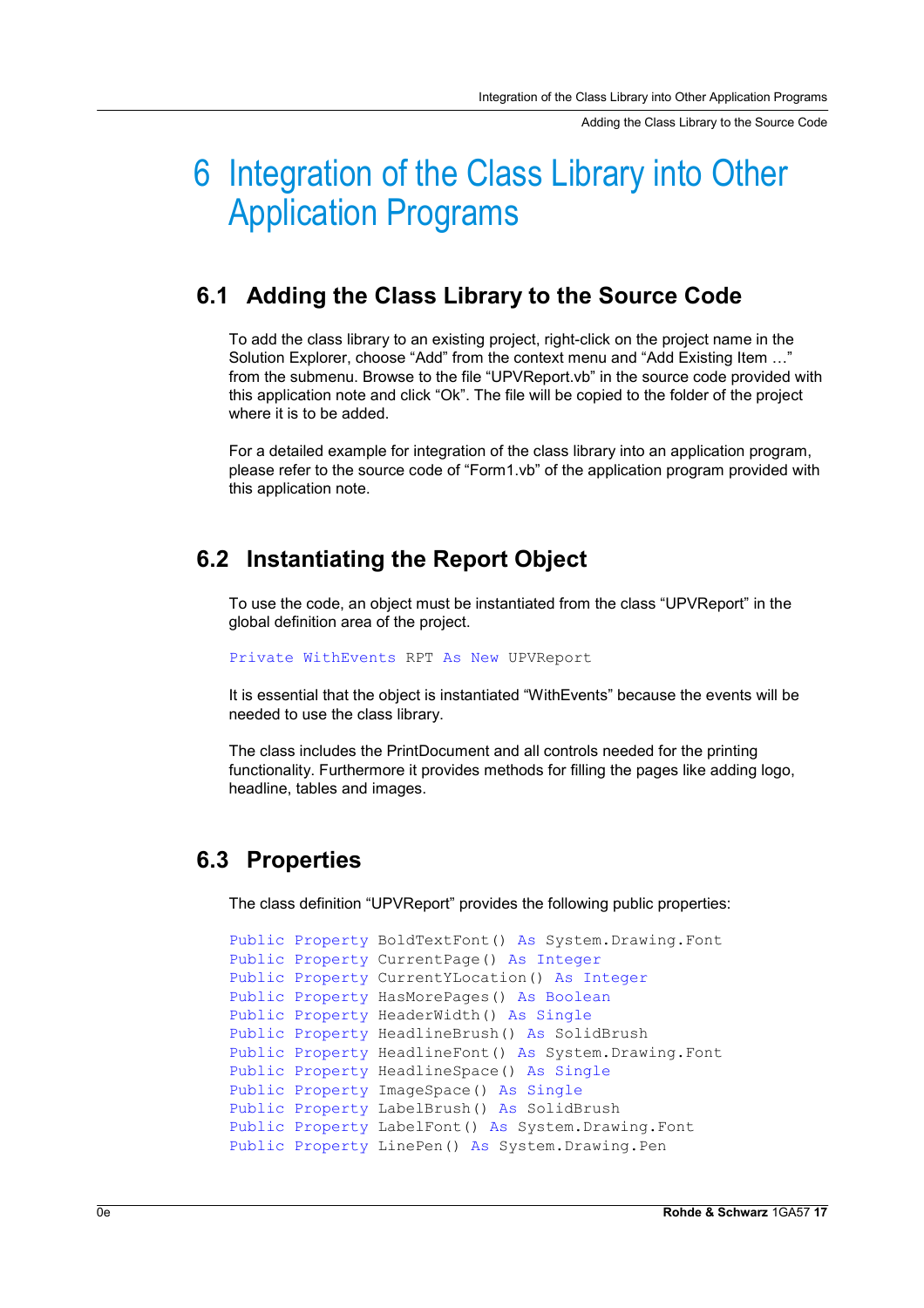Printing functions

```
Public Property LineSpace() As Single
Public Property Logo() As System.Drawing.Image 
Public Property PreSubHeadlineSpace() As Single 
Public Property SubHeadlineBrush() As SolidBrush 
Public Property SubHeadlineFont() As System.Drawing.Font 
Public Property SubHeadlineSpace() As Single 
Public Property TableSpace() As Single 
Public Property TextBrush() As SolidBrush 
Public Property TextFont() As System.Drawing.Font 
Public Property TextSpace() As Single
```
To set or read a property, type the name of the report object followed by a dot "." And the name of the property:

```
RPT.HasMorePages = True
```
### **6.4 Printing functions**

The following methods start page setup dialog, print dialog, print preview and immediate print of the document:

```
Public Sub PageSetup() 
Public Sub PrintDialog() 
Public Sub PrintPreview() 
Public Sub Print()
```
The following methods can be used to enter content to the page in print:

```
Public Function AppendImage(ByVal Img As System.Drawing.Image)_ 
As PrintResult
```

```
Public Function AppendImage(ByVal Img As System.Drawing.Image,_ 
ByVal Label As String, ByVal LabelXPosition As Integer, ByVal _ 
LabelYPosition As Integer) As PrintResult
```

```
Public Function AppendHeadline(ByVal HeadlineText As String) _
As PrintResult
```
Public Function AppendSubHeadline(ByVal SubHeadlineText As \_ String) As PrintResult

Public Function AppendValueLine(ByVal HeaderText As String, ByVal ValueText As String) As PrintResult

```
Public Function AppendTable(ByVal Tbl As ReportTable, ByVal _ 
Borders As Boolean) As PrintResult
```
Public Function PlaceString(ByVal Text As String, ByVal \_ RelXPosition As Single, ByVal RelYPosition As Single, ByVal \_ Width As Single) As PrintResult

```
Public Function HorizontalLine() As PrintResult
```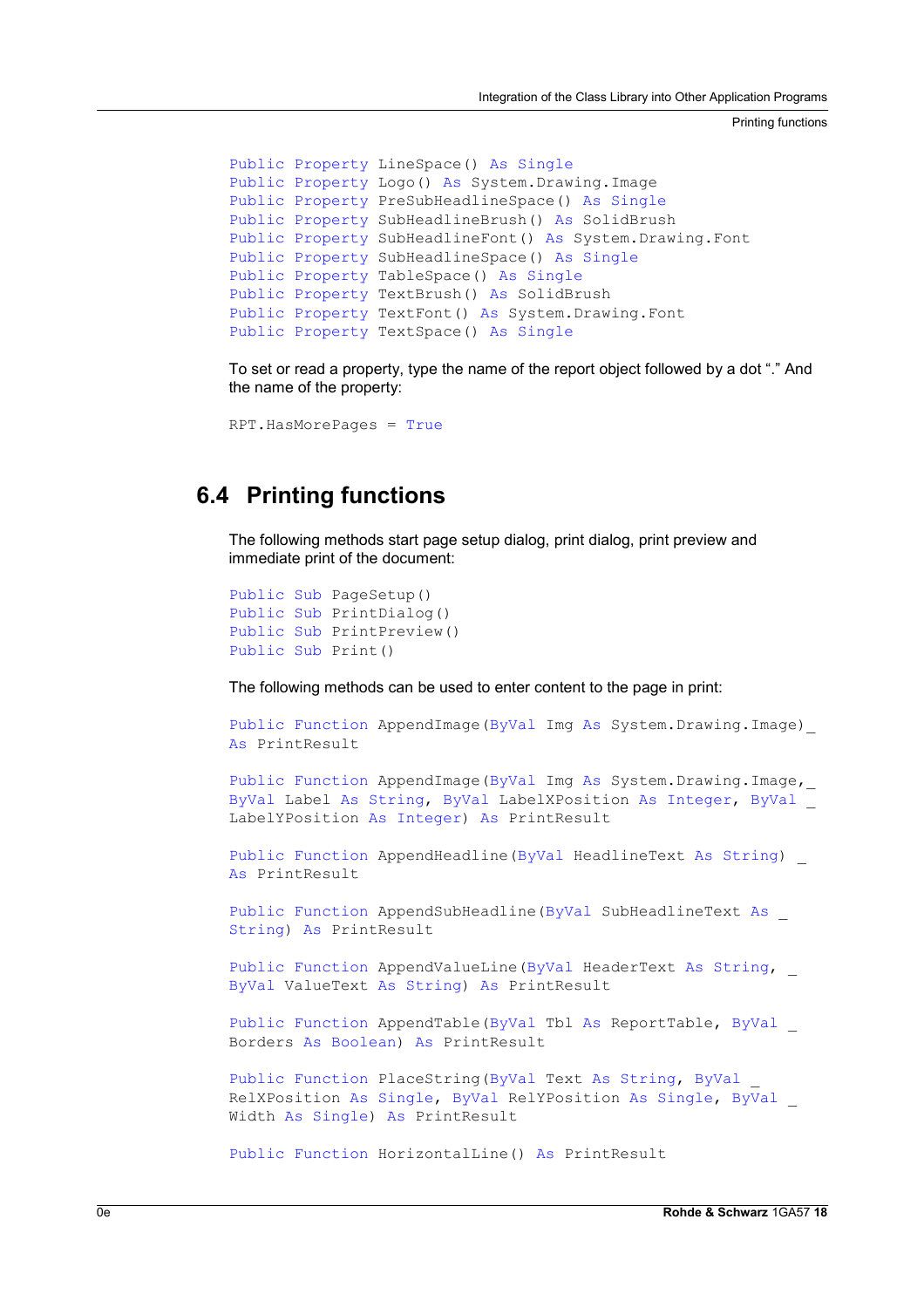Printing functions

The return value "PrintResult" reports the success of the printing operation:

```
Public Enum PrintResult 
    Success 
    PageFull 
    PrintError 
End Enum
```
"Success" means that the information could be placed on the page as intended. "PageFull" means that the remaining space on the page is not sufficient to place the information. The current page has to be wrapped up with "HasMorePages" set to "True", and the information must be placed on the next page.

"PrintError" means that an unknown error occurred which prevented the method from placing the information on the current page.

"ReportTable" is an own class definition for defining and filling a table, and for handing it to the respective printing function:

Public Class ReportTable

```
Structure TableRow 
    Dim Cell() As String 
End Structure
```

```
Public Sub New(ByVal ColumnCount As Byte, ByVal RowCount As_
Byte, ByVal WithColumnHeader As Boolean, _
ByVal WithRowHeader As Boolean)
```
Public Property Cell(ByVal Row As Byte, ByVal Column As \_ Byte) As String

Public Property ColumnHeader() As String()

Public Property RowHeader() As String()

Public Property HasRowHeader() As Boolean

Public Property HasColumnHeader() As Boolean

Public Property RowCount() As Byte

Public Property ColumnCount() As Byte

End Class

To print a table to a page, instantiate a table object:

Dim ResultValues As New UPVReport.ReportTable(ColumnCount, RowCount, CatLabel, ChLabel)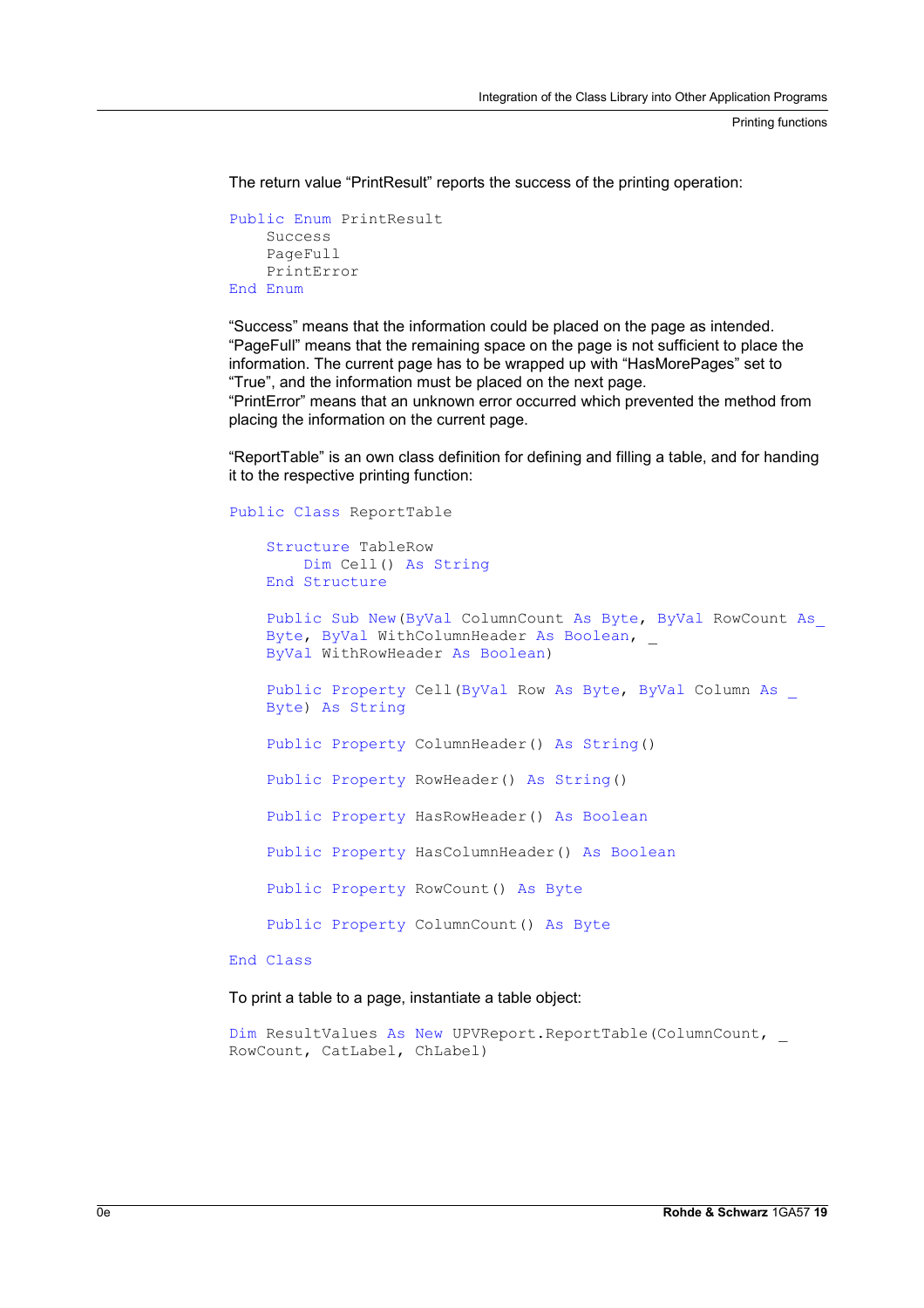Events

Next fill the cells of the table:

```
With ResultValues 
    .ColumnHeader = ColumnHeader 
    .RowHeader = RowHeader 
    …
```

```
End With
```
Then send the table object to the method placing it in the document:

Response = Print.AppendTable(ResultValues, False)

### **6.5 Events**

The following events are provided by the class:

```
Public Event PrintPage() 
Public Event EndPrint() 
Public Event BeginPrint()
```
The event handler for the "PrintPage" event is used to fill the current page in print, using the printing functions described above.

```
Private Sub RPT_PrintPage() Handles RPT.PrintPage 
    … (Variable Definitions ) 
    Try 
        With RPT 
            If CurrentPosition = 0 Then
                 .AppendHeadline("R&S Test Report") 
                 .AppendSubHeadline("General") 
                 .AppendValueLine("Date:", DateTime.Now.ToString) 
                 .AppendValueLine("Operator:", TextBox1.Text) 
                 .HorizontalLine() 
                 .AppendSubHeadline("Test Object") 
                 .AppendValueLine("Name:", TextBox2.Text) 
                 .AppendValueLine("Manufacturer:", TextBox3.Text) 
                 .AppendValueLine("Type:", TextBox4.Text) 
                 .AppendValueLine("Serial No.:", TextBox5.Text) 
                 .HorizontalLine() 
                  …
    Catch ex As Exception 
        Debug.WriteLine(ex.ToString) 
        MessageBox.Show("Error in print preparation") 
    End Try 
End Sub
```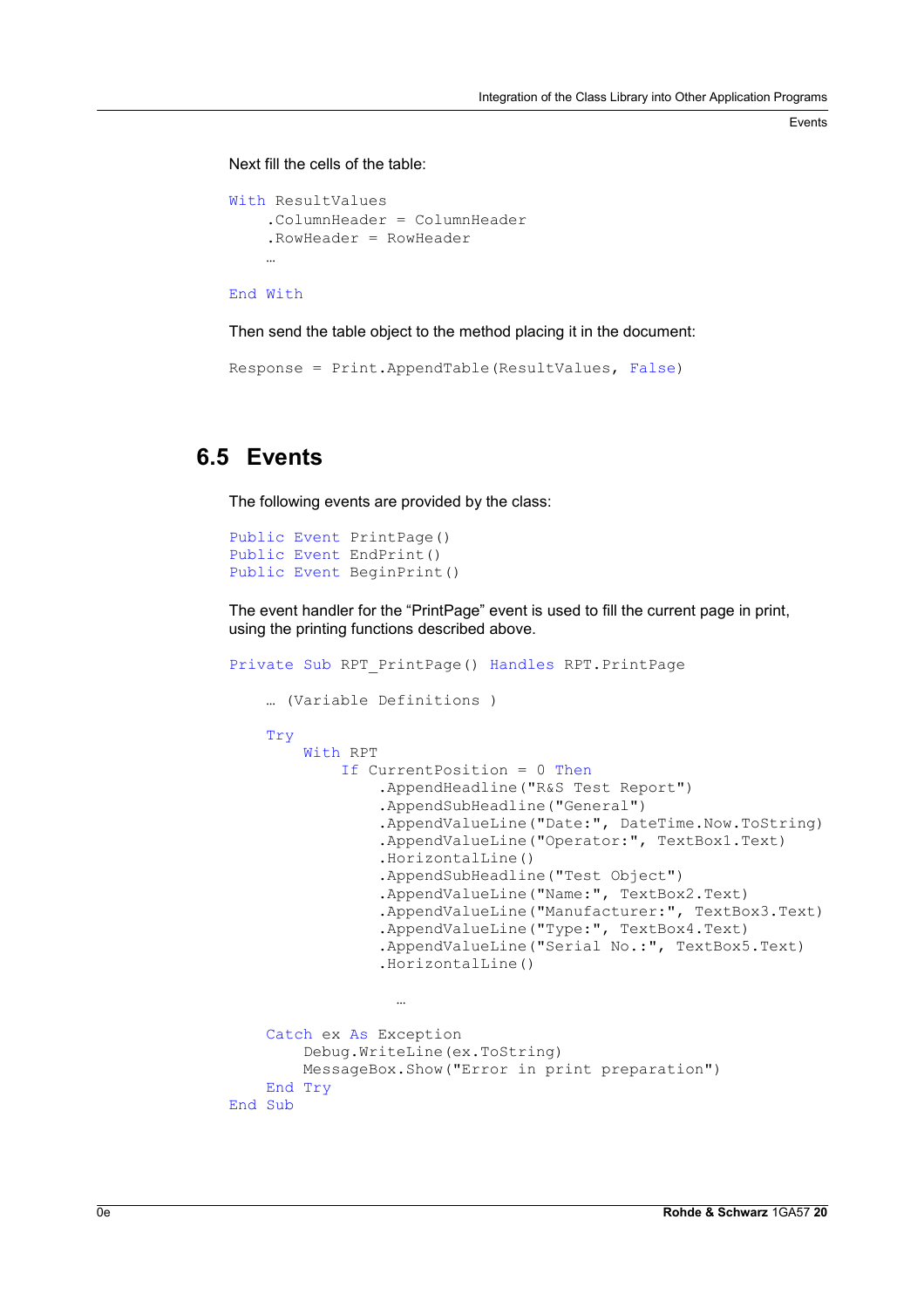## 7 Literature

- R&S UPV Operating Manual
- Rod Stephens: "Visual Basic 2008 Programmer's Reference", Wrox (February 5, 2008)
- Rakesh Rajan: "Visual Basic 2008 Recipes: A Problem-Solution Approach", Apress (April 24, 2008)

## 8 Ordering Information

| <b>Audio Analyzer</b> |                                                           |              |  |  |
|-----------------------|-----------------------------------------------------------|--------------|--|--|
| Type                  | <b>Designation</b>                                        | Order No.    |  |  |
| <b>UPV</b>            | Audio analyzer, analog<br>interfaces, DC to 250 kHz       | 1146.2003.02 |  |  |
| UPV66                 | Audio analyzer, without display,<br>keyboard and CD drive | 1146.2003.66 |  |  |
| UPV-K1                | Universal sequence controller                             | 1401.7009.02 |  |  |